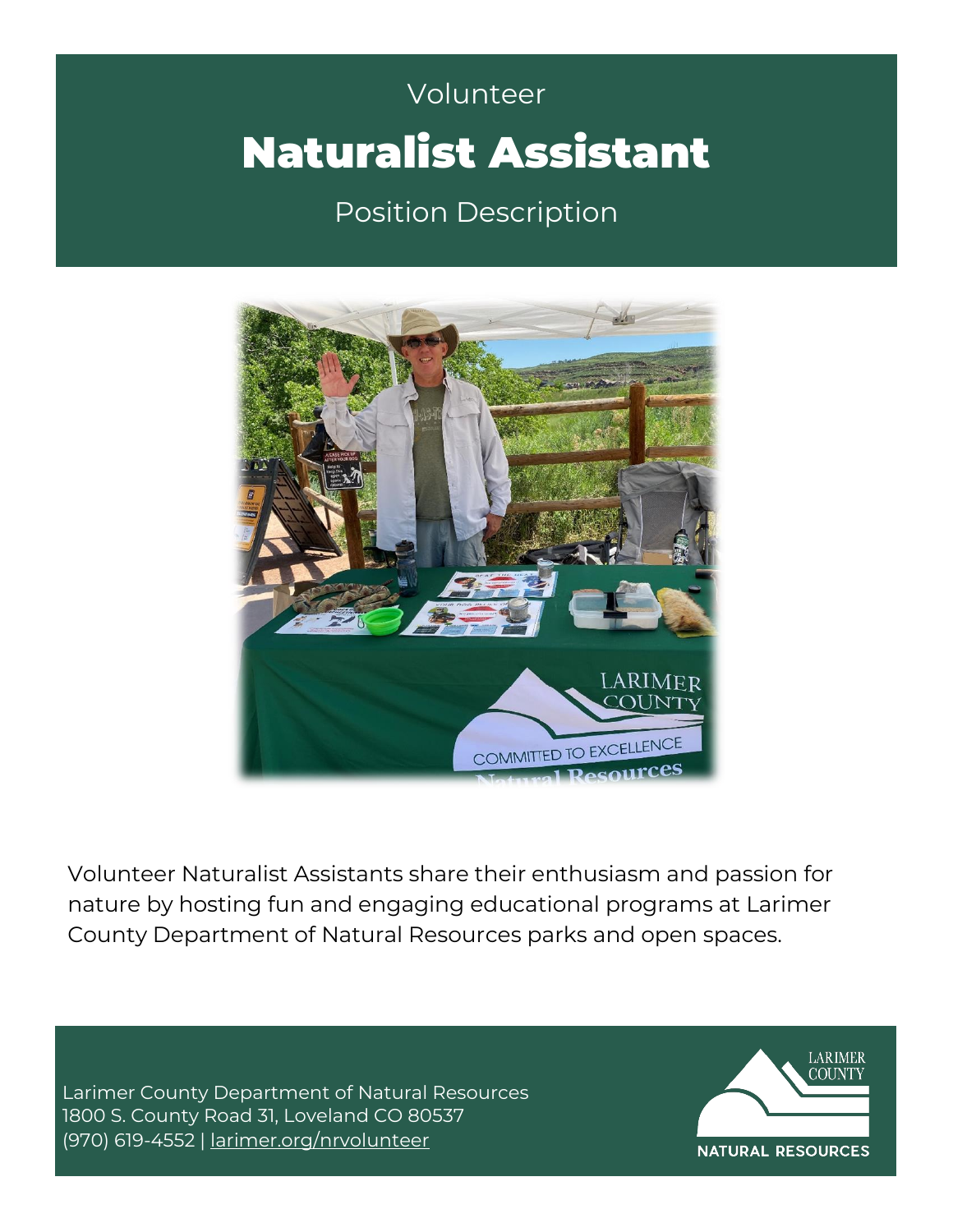ARIMEE **NATURAL RESOURCES** 

*Our mission is to establish, protect and manage significant regional parks and open lands providing quality outdoor recreational opportunities and stewardship of natural resources values. We are committed to fostering a sense of community and appreciation for the natural and agricultural heritage of Larimer County for present and future generations.* 

#### **Position Summary:**

Larimer County Department of Natural Resources (LCDNR) offers a variety of programming designed to educate and engage people of all ages and backgrounds. Naturalist Assistants actively support education without specialized training or experience. They act as welcoming hosts at support educational programs by greeting participants, answering general questions, and assisting program leads with group management, props, and activities. Naturalist Assistants also host outreach stations inspiring curiosity of the natural world and foster stewardship of our natural resources.

## **Benefits:**

- Be an integral part of promoting LCDNR's mission, enhancing the visitor experience, and fostering stewardship values
- Learn from experienced staff and volunteers
- Gain experience in environmental education, natural & cultural history, & group management
- Opportunities to expand your knowledge
- Participate in fun volunteer appreciation and social events
- Complete 20+ volunteer hours in a calendar year & receive a LCDNR parking pass

#### **Requirements:**

- Enjoys meeting & interacting with people
- Interested in natural & cultural history & making a connection with nature
- Good communication skills both written and verbal
- Organized, detail-oriented, flexible and a team-player
- Passionate about learning & enthusiastic about sharing your knowledge with others
- Experience and comfort with speaking to and leading groups of people of all ages and backgrounds
- Friendly, courteous, respectful
- Provide your own reliable transportation
- Willingness to work outside in variable temperatures and weather conditions. Some programs require 2-3 miles of hiking
- Understanding and acceptance of potential risk for this volunteer position such as inclement weather, dangerous wildlife encounters, and unpleasant interactions with members of the public

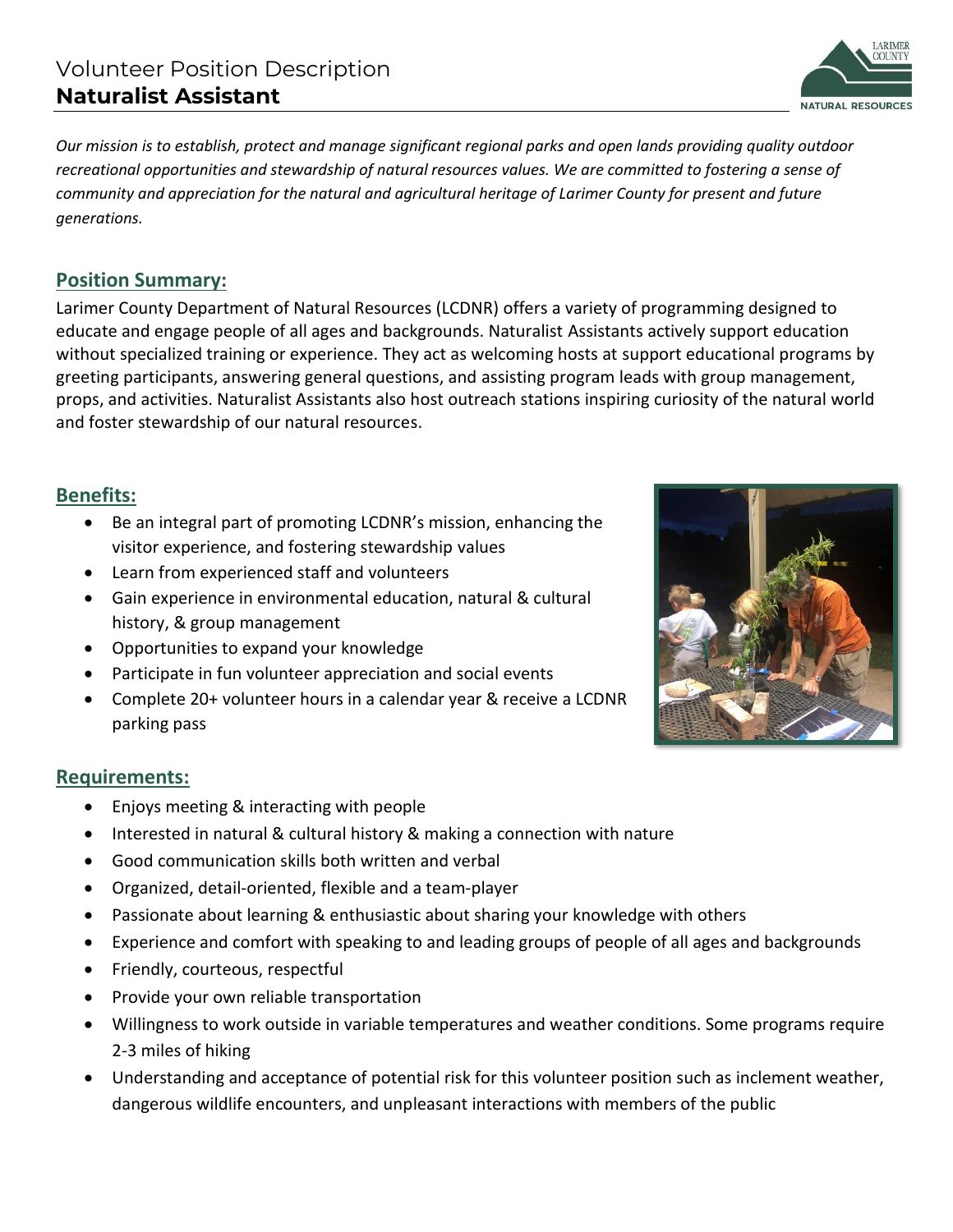

#### **Duties:**

- Naturalist Assistants are required to assist with a minimum of four (4) programs per year
- Be friendly and engaging towards program participants to ensure everyone feels welcome, help answer questions, and/or relay questions to program lead
- Assist in keeping program on schedule, ensure group stays on trail and follows regulations
- Coordinate with program leads to prepare for a program including set-up or facilitation of the program
- Assist with collecting, maintaining, and returning of program supplies
- At outreach stations, engage with visitors at trailheads & reservoirs using established lesson plans & LCDNR stewardship messaging (topics include rattlesnake safety, trail etiquette, heat safety, etc.)
- Use offero.larimer.org, LCDRN's volunteer software, to sign-up for programs. Check the calendar for upcoming opportunities
- Communicate with the Education staff including program feedback, ideas, or concerns
- Represent Larimer County in a friendly, professional manner
- Know LCDNR Emergency Response Procedures and be prepared to contact help if there is an urgent incident during your program (participant injury, unruly camper, weather emergency, etc.)
- Abide by all rules, regulations, and safety guidelines while on Larimer County property

## **Training:**

- New Volunteer Orientation ( 1 hour)
- Outreach station training (1hour)
- Naturalist Assistants are welcome to join any portion(s) of the Naturalist training which takes place in the spring. Encouraged but not required
	- o 3 weekday evenings (4 hours each)
	- $\circ$  1 Saturday (8 hours)

## **Schedule:**

- Naturalist Assistants can assist with whichever programs work best for their schedules and interests
	- o **School Field Trips:** weekday mornings in the spring and fall
	- o **Outreach stations:** weekend mornings in March October
	- o **Campground Programs:** Saturday evenings
	- o **Skygazing programs:** weekend & weekday evenings after dark
	- o **Guided Hikes:** occur year-round and are scheduled by the lead Naturalist